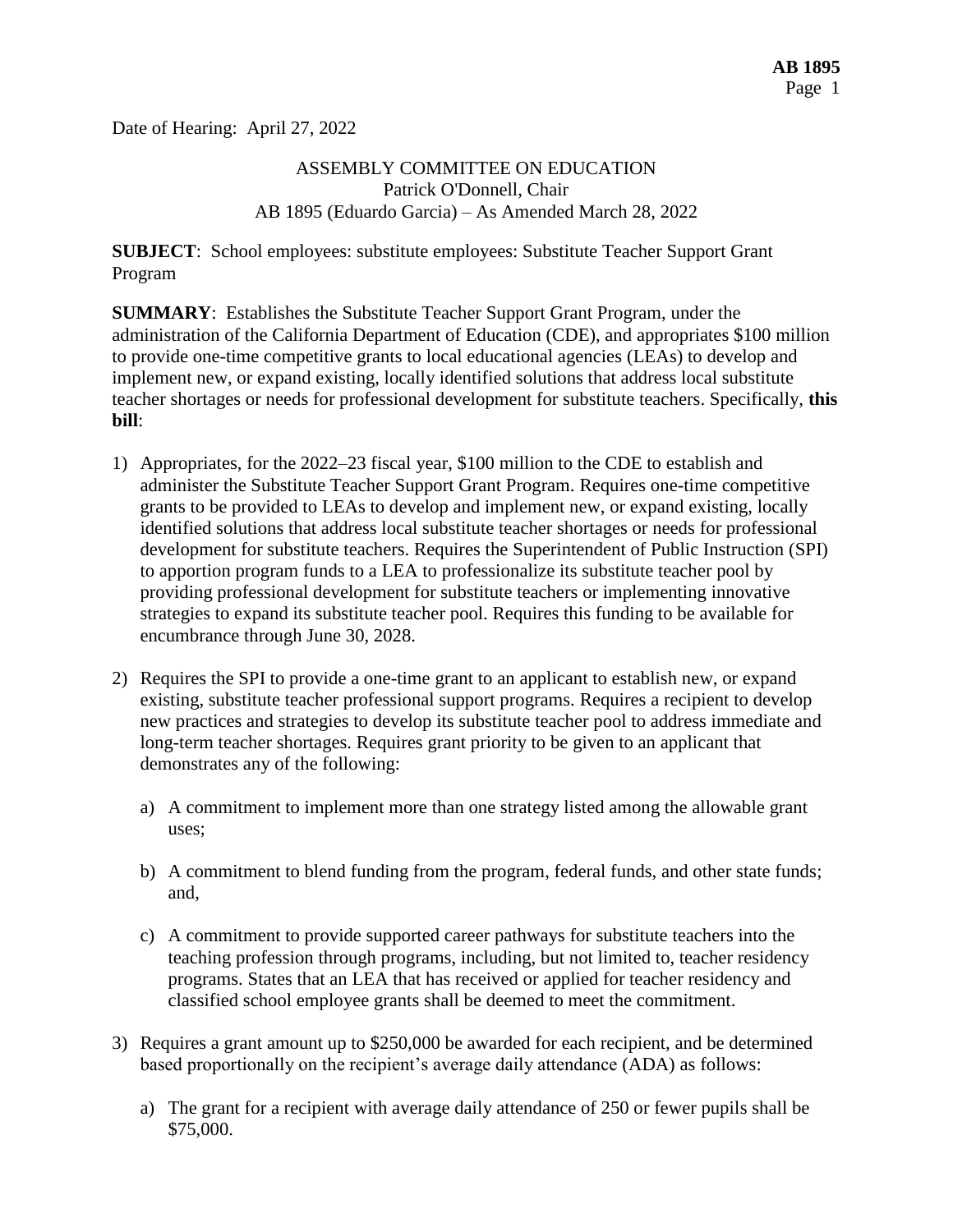- b) The grant for a recipient with average daily attendance of more than 250, but less than 5,000, pupils shall be \$150,000.
- c) The grant for a recipient with average daily attendance of 5,000 or more pupils shall be \$250,000.
- 4) Requires a recipient to use a grant to create or expand any of the following:
	- a) Professional development for substitute teachers;
	- b) Regional or countywide substitute teacher programs;
	- c) Programs that guarantee substitute teachers a minimum number of work days per school year;
	- d) Programs designed to provide stability to substitute teachers by hiring full-time substitute teachers as schoolsite staff;
	- e) Programs that expand substitute teacher recruitment and outreach; or,
	- f) Increase the substitute teacher pay rate.
- 5) Requires that a recipient may only use a grant to increase the substitute teacher pay rate if the recipient implements one or more of the allowable uses listed in (a) through (e).
- 6) Requires that a LEA not use more than 5% of a grant for program administrative costs.
- 7) Ensures professional development meets educator and pupil needs in the following ways:
	- a) Recipients are encouraged to allow schoolsite staff to identify the topic or topics of professional learning.
	- b) Professional development may include, but is not limited to, any of the following:
		- i. Management of the school environment, policies, and procedures;
		- ii. Support for serving pupils with disabilities, and pupils who are English learners, foster youth, or homeless youth; or,
		- iii. Instructional strategies for teaching the content area or areas in which substitute teachers are assigned to teach.
- 8) Defines the following terms:
	- a) "Local educational agency" (LEA) means a school district, county office of education (COE), charter school, or the State Special School for the Blind and Deaf.
	- b) "Applicant" means a LEA that applies for a grant;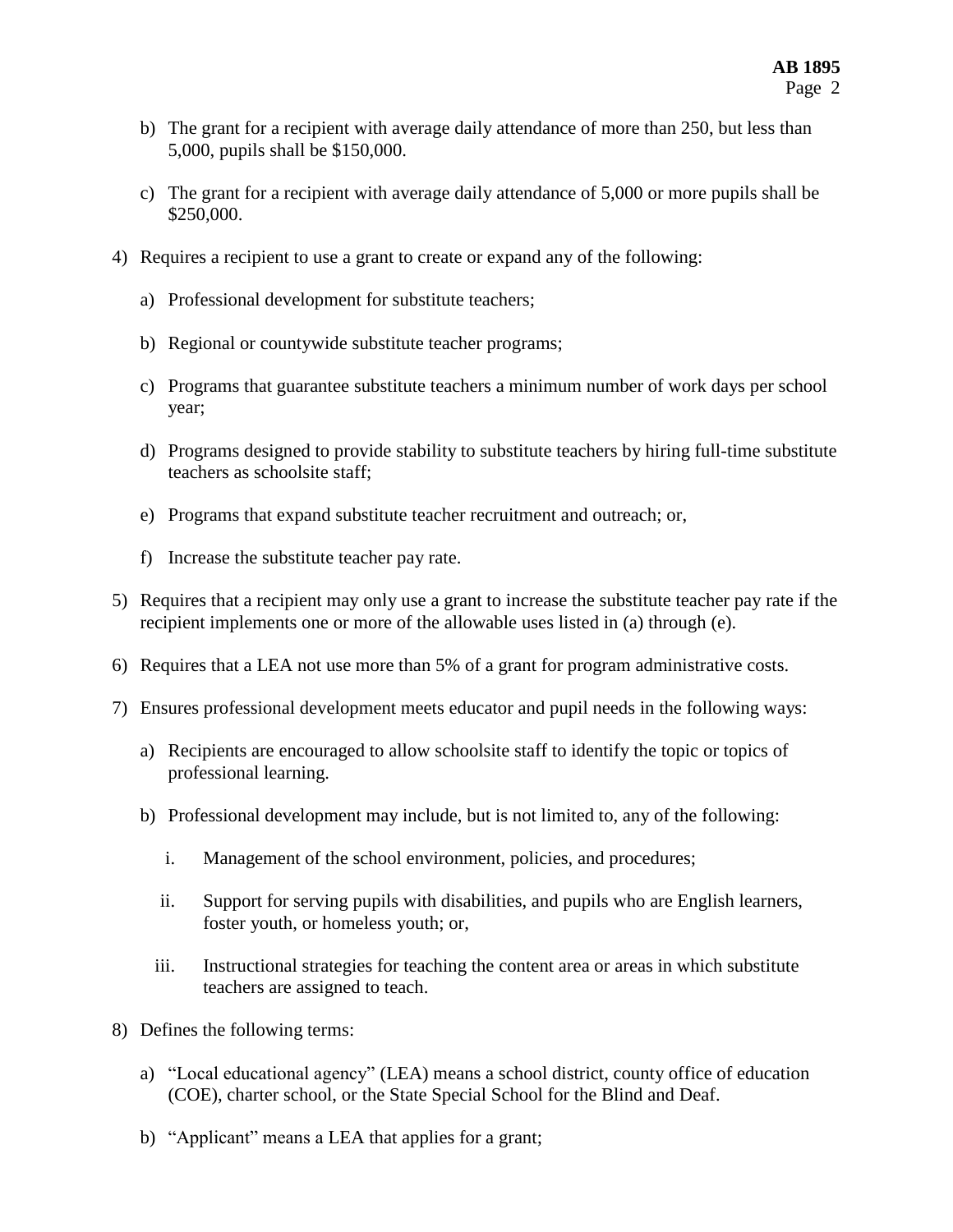- c) "Grant" means a grant awarded to a recipient;
- d) "Program" means the Substitute Teacher Support Grant Program established; and,
- e) "Recipient" means a LEA awarded a grant.

# **EXISTING LAW**:

- 1) Prohibits the Commission on Teacher Credentialing (CTC) from issuing a credential, permit, certificate, or renewal of an emergency credential to a person to serve in the public schools unless the person has demonstrated proficiency in basic reading, writing, and mathematics skills in the English language. (Education Code (EC) 44252)
- 2) Authorizes the CTC to issue or renew emergency teaching or specialist permits provided that all of the following conditions are met:
	- a. The applicant possesses a baccalaureate degree conferred by a regionally accredited institution of higher education and has fulfilled the subject matter requirements;
	- b. The applicant passes the state basic skills proficiency test; and,
	- c. The CTC approves the justification for the emergency permit submitted by the school district in which the applicant is to be employed. (EC 44300)
- 3) Requires a person holding an emergency teaching or specialist permit to attend an orientation to the curriculum and to techniques of instruction and classroom management, and to teach only with the assistance and guidance of a certificated employee of the district who has completed at least three years of full-time teaching experience, or the equivalent thereof. States the intent of the Legislature to encourage districts to provide directed teaching experience to new emergency permitholders with no prior teaching experience. (EC 44300)
- 4) Requires the holder of an emergency permit to participate in ongoing training, coursework, or seminars designed to prepare the individual to become a fully credentialed teacher or other educator in the subject area or areas in which he or she is assigned to teach or serve. Requires the employing agency to verify that employees applying to renew their emergency permits are meeting these ongoing training requirements. (EC 44300)
- 5) Establishes the Emergency 30-Day Substitute Teaching Permit, which authorizes the holder to serve as a day-to-day substitute teacher in any classroom, including preschool, kindergarten, and grades 1-12 inclusive, or in classes organized primarily for adults. The holder may serve as a substitute for no more than 30 days for any one teacher during the school year, except in a special education classroom, where the holder may serve for no more than 20 days for any one teacher during the school year. This permit is valid for one year and is renewable. Applicants must hold a baccalaureate or higher degree from a regionally accredited college or university and pass the basic skills requirement and a fingerprint clearance. (Title 5, California Code of Regulations, Section 80025)
- 6) Authorizes holders of 30-day emergency substitute teaching permits to serve as substitutes for credentialed special education teachers for not more than 20 cumulative days for each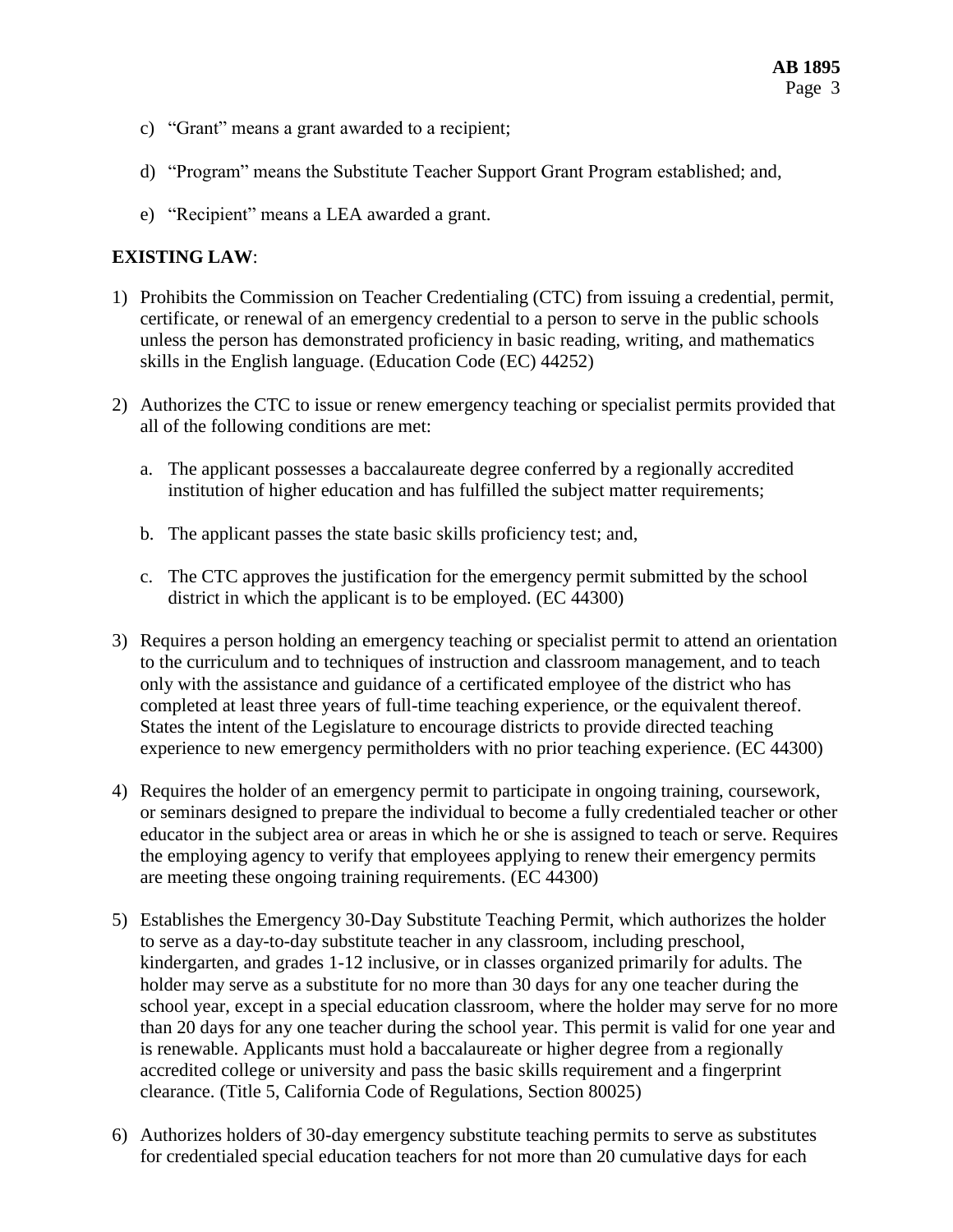special education teacher absent during the school year. Upon application by the district or COE, the Superintendent of Public Instruction may approve an extension of 20 schooldays. (EC 56061)

- 7) Establishes the Emergency Career Substitute Permit, which authorizes the holder to serve as a day-to-day substitute teacher in any classroom, including preschool, kindergarten, and grades 1-12 inclusive, or in classes organized primarily for adults. The holder may serve as a substitute for no more than 60 days for any one teacher during the school year, except in a special education classroom, where the holder may serve for no more than 20 days for any one teacher during the school year. The permit is valid for one year and is renewable. Requirements for Initial Issuance Individuals must submit their application packet through their employing agency. Applicants must hold a baccalaureate or higher degree from a regionally accredited college or university, pass the basic skills requirement, pass a fingerprint clearance, the employer must verify that the applicant has been employed as a substitute for at least 90 days per year in the last three consecutive years, the employer must provide a statement of endorsement and verify that the employer will make staff development activities offered to their regular teaching staff available to the permit holder. (Title 5, California Code of Regulations, Section 80025.1)
- 8) Establishes the Short-Term Staff Permit (STSP), which was created in response to the phasing out of emergency permits, it allows an employing agency to fill an acute staffing need when local recruitment efforts have been made but a fully-credentialed teacher cannot be found. The STSP is only available at the request of an employing agency. Holders of the STSP are restricted to service with the employing agency requesting the permit. The STSP is available in the areas of Multiple Subject, Single Subject, and Education Specialist. Individuals who were issued four or fewer emergency permits may be issued a STSP. Individuals who were issued five emergency permits do not qualify for the STSP. Applicants must hold a baccalaureate or higher degree from a regionally accredited college or university, demonstrate subject matter knowledge through coursework or by exam, pass the basic skills requirement and pass a fingerprint clearance, and the employer must provide verification that they have completed the requirements for Short-Term Staff Permit. (Title 5, California Code of Regulations, Section 80021)
- 9) Establishes the Teaching Permit for Statutory Leave (TPSL), which allows an employing agency to fill a position where the teacher of record is unable to teach due to a statutory leave (medical or otherwise) with a temporary teacher of record for the duration of the leave. The TPSL is only available at the request of an employing agency. Holders of the TPSL are restricted to service with the employing agency requesting the permit. The TPSL may be issued with one or more authorizations in the areas of Multiple Subject, Single Subject, and Special Education, depending on an individual's qualifications. The permit is renewable upon verification from the employing agency that specific requirements have been completed. Applicants must hold a baccalaureate or higher degree from a regionally accredited college or university, demonstrate subject matter knowledge through coursework or by exam, complete 45 hours of training through the employing agency, pass the basic skills requirement and pass a fingerprint clearance. (Title 5, California Code of Regulations, Section 80022)
- 10) Defines "paraeducator" as an individual who is employed in a preschool, elementary school, or secondary school under the supervision of a certified or licensed teacher, including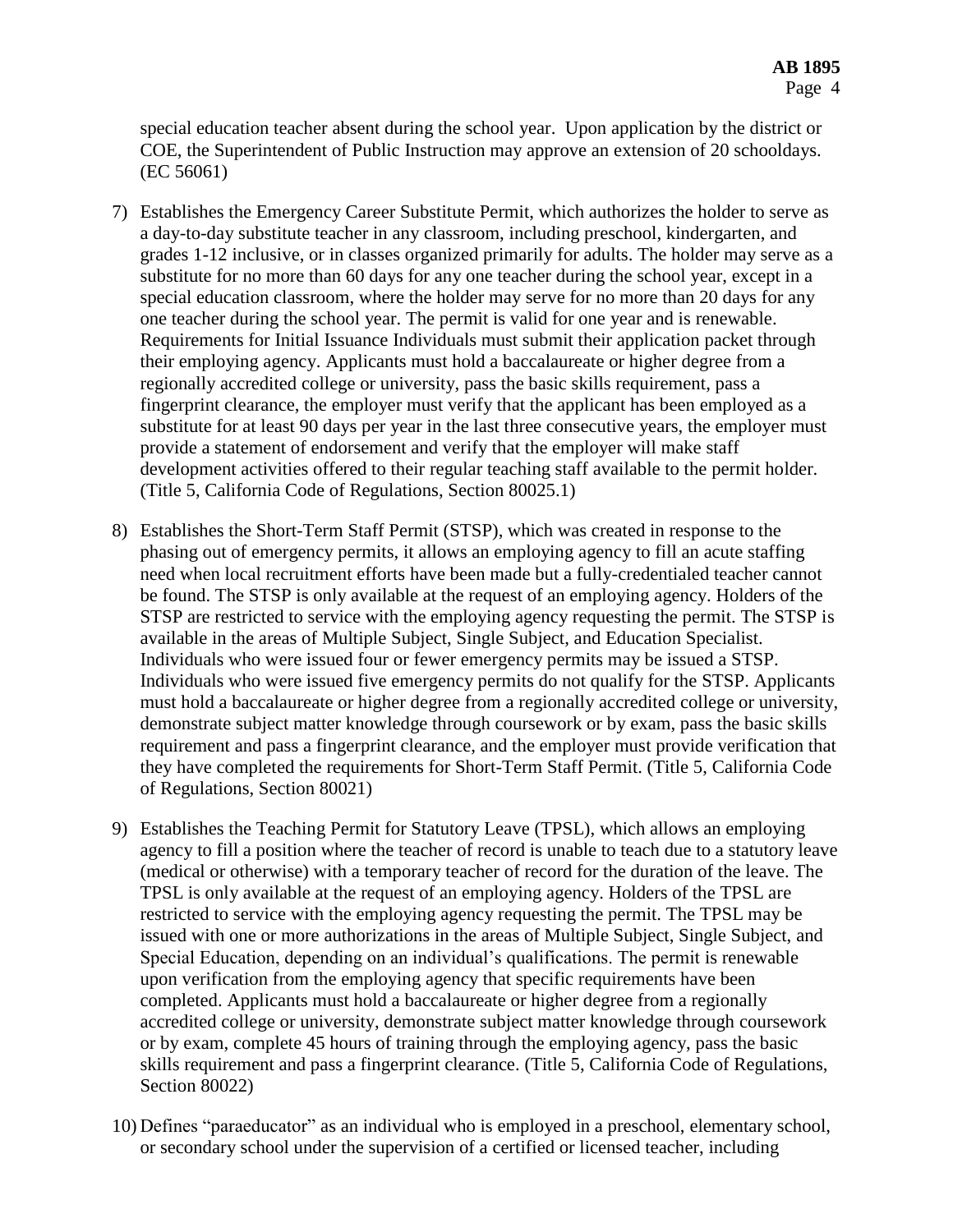individuals employed in language instruction educational programs, special education, and migrant education (Every Student Succeeds Act [ESSA] Section 3201, 20 United States Code [U.S.C.] Section 7011[11]). The term, "paraprofessional," also known as "paraeducator," includes an education assistant and instructional assistant. (ESSA Section 3201, 20 U.S.C. 8108[37]).

11) Defines "instructional aide" as a person employed to assist classroom teachers and other certificated personnel in the performance of their duties and in the supervision of pupils and in instructional tasks which, in the judgment of the certificated personnel to whom the instructional aide is assigned, may be performed by a person not licensed as a classroom teacher. (EC 45343).

### **FISCAL EFFECT**: Unknown

### **COMMENTS**:

*Need for the bill.* The author states, "Overwhelming reports reveal that the shortage of substitute teachers, both in quality and quantity across the country has never been more challenging. A national survey conducted by the EdWeek Research Center in October 2021 found that 77% of principals and district leaders complained of struggling to hire enough substitute teachers. In other districts, the bigger problem is finding substitute teachers who can confidently step into a classroom on short notice and provide instruction. While solving the substitute teacher shortage requires a multidimensional approach, AB 1895 is the first step in helping school districts create solutions that would alleviate the substitute shortage crisis in their own communities."

*Pre-COVID 19 teacher shortages*. In an article by the Learning Policy Institute, *Teacher Shortages Take Center Stage,* there has been a steady decline in candidates pursing teacher preparation, due to increased costs of colleges and declining teacher salaries making teaching unaffordable. Before the COVID-19 pandemic, enrollment in teacher preparation programs was declining, down by one third between 2010 and 2018. Since the fall of 2019, undergraduate enrollment was down by 6.6% overall and 14.1% in community colleges. Teacher shortages are impacted by teacher turnover rates. In California, statewide teacher retirement data shows a 26% increase in retirements in the second half of 2020 compared to the same period in 2019.

*California data on issuance of substitute permits.* The graph below shows the number of new 30-day substitute teaching permits issued. The number of substitute teaching permits issued has dropped more than 25% since 2016-17.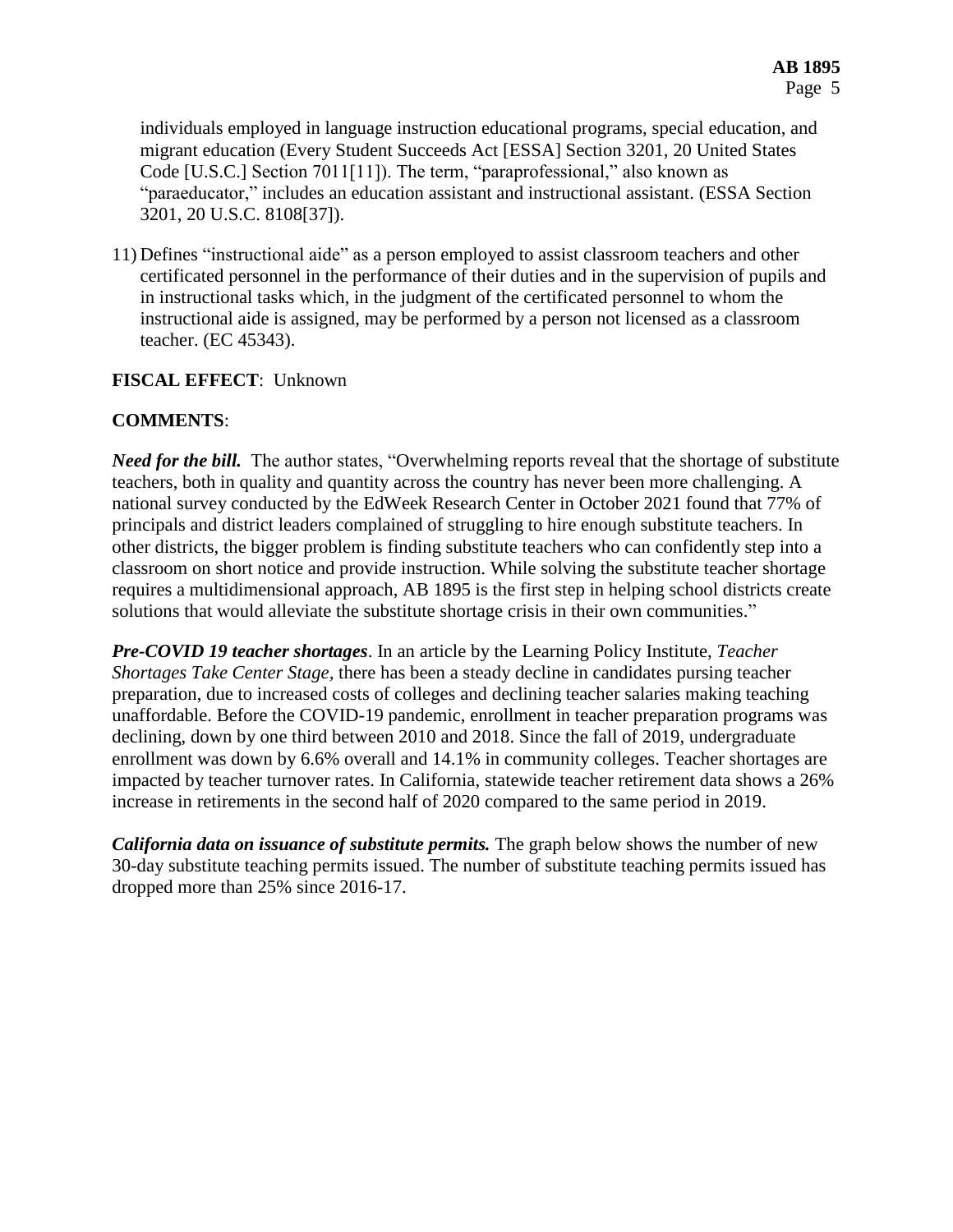

(Source: CTC)

*Teacher shortages increase the demand for substitute teachers.* Teacher shortages have increased the need and demand for substitute teachers. New strategies for substitute recruitment and retention are rapidly changing. According to a report and survey conducted by EdWeek Research Center*, The Substitute Teacher Gap: Recruitment and Retention Challenges in the Age of Covid-19*, short-term substitute teaching positions have been difficult to fill because of low wages, lack of benefits, and the requirement to hold a bachelor's degree. This report found that on average about 250,000 positions are left to be filled daily with substitute teachers with only 54% total absences covered with substitute teachers filling in the vacancies. The report also found that 71% of administrators and school board members predict that the demand for substitute teachers will increase in the next five years. The report interviewed a California school board member who stated, "Many of those people that we do recruit to become substitutes end up getting hired as fulltime teachers, which is great; however, then we lose them in the substitute teacher roles."

*Already weak teaching pipeline further damaged by COVID-19 education disruptions.* A March 2021 report by the Learning Policy Institute (LPI) raised concerns about the effects of the COVID-19 pandemic on the teacher shortage in California:

 *Teacher shortages remain a critical problem*. Most districts have found teachers to be in short supply, especially for math, science, special education, and bilingual education. Shortages are especially concerning as a return to in-person instruction will require even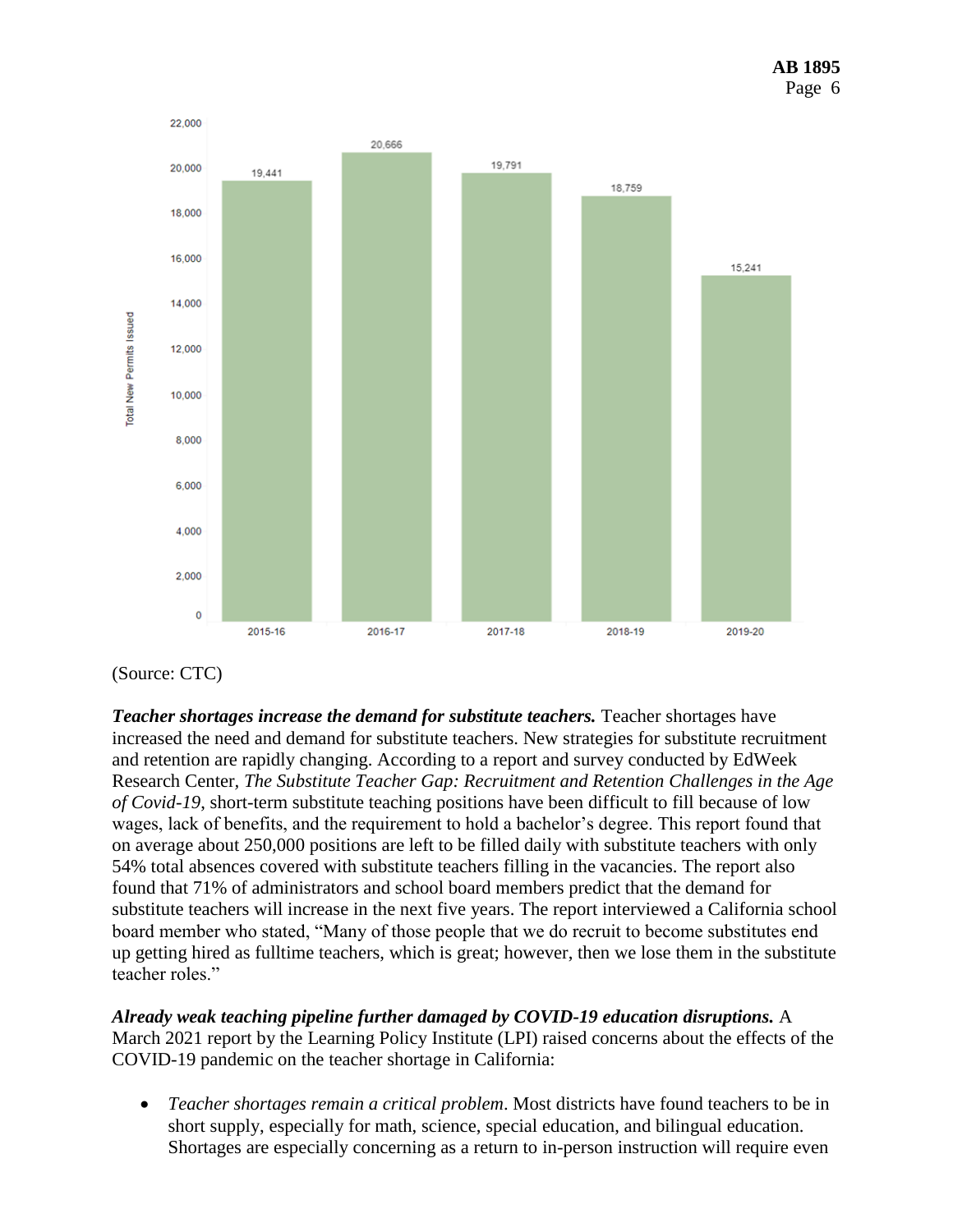more teachers to accommodate physical distancing requirements. Most districts are filling hiring needs with teachers on substandard credentials and permits, reflecting a statewide trend of increasing reliance on underprepared teachers. According to the CTC, half of all documents issued during the last few years have been substandard permits, and for special education that figure is two-thirds.

- *Teacher workload and burnout are major concerns*. The transition to online and hybrid learning models has had a steep learning curve and poses ongoing challenges that have been a primary contributor to some teachers' decisions to retire earlier than previously planned. With district leaders estimating that teacher workloads have at least doubled, many were concerned that the stressors of managing the challenges of the pandemic on top of the challenges of an increased workload could lead to teacher burnout and increased turnover rates.
- *Growing retirements contribute to teacher shortages*. In some districts, retirements and resignations are contributing to shortages, while in others, these retirements and resignations offset the need for anticipated layoffs due to expected budget cuts this school year. The California State Teachers Retirement System (CalSTRS) reported in February, 2021 that in the second half of 2020, the number of retirements had increased 26% over the same period in 2019. 62% of teachers surveyed by CalSTRS reported retiring earlier than planned, and the top three reasons for retiring were challenges of teaching during the COVID-19 pandemic, not wanting to continue to work remotely, and not wanting to risk exposure to COVID-19. At that time CalSTRS projected that this year would be the second highest recorded for retirements. A 2021 RAND Corporation report similarly found that stress related to the COVID-19 pandemic was a primary cause of earlier-thanplanned retirement.
- *Growing resignations cause further reduced supply.* In a 2022 report of survey data from large and small school districts serving a total of 20% of California students, the LPI found that the pandemic had caused an increase in teacher resignations. In one large district, resignations increased by about two-thirds, and leaves of absence increased by about 50%. This is consistent with a nationally representative survey of 3,600 teachers published by the National Education Association (NEA) in 2022, which found that, among school employees (including classified employees), 55% of educators were considering leaving the profession earlier than they had planned, an increase from 37% from 2021, with higher rates for African American and Latino employees. 86% of respondents said that they have seen more educators leaving the profession or retiring early since the start of the pandemic in 2020. Among the most commonly cited reasons for leaving the profession or retiring early were burnout and general stress from the pandemic.

*Substitute teacher compensation.* According to the Bureau of Labor Statistics, the mean annual wage for a short-term substitute teacher in the U.S. as of 2020 was \$36,090. The Education Commission of the States specified that providing competitive compensation can help states improve the substitute teacher pool by attracting more candidates. In the EdWeek Research Center survey, 65% of school members and administrators said a pay increase would improve the quality of substitute teaching in their districts with a minimum 26% pay increase would increase the quality of the substitute teachers. However, only 19% of respondents said their substitute teacher rates increased.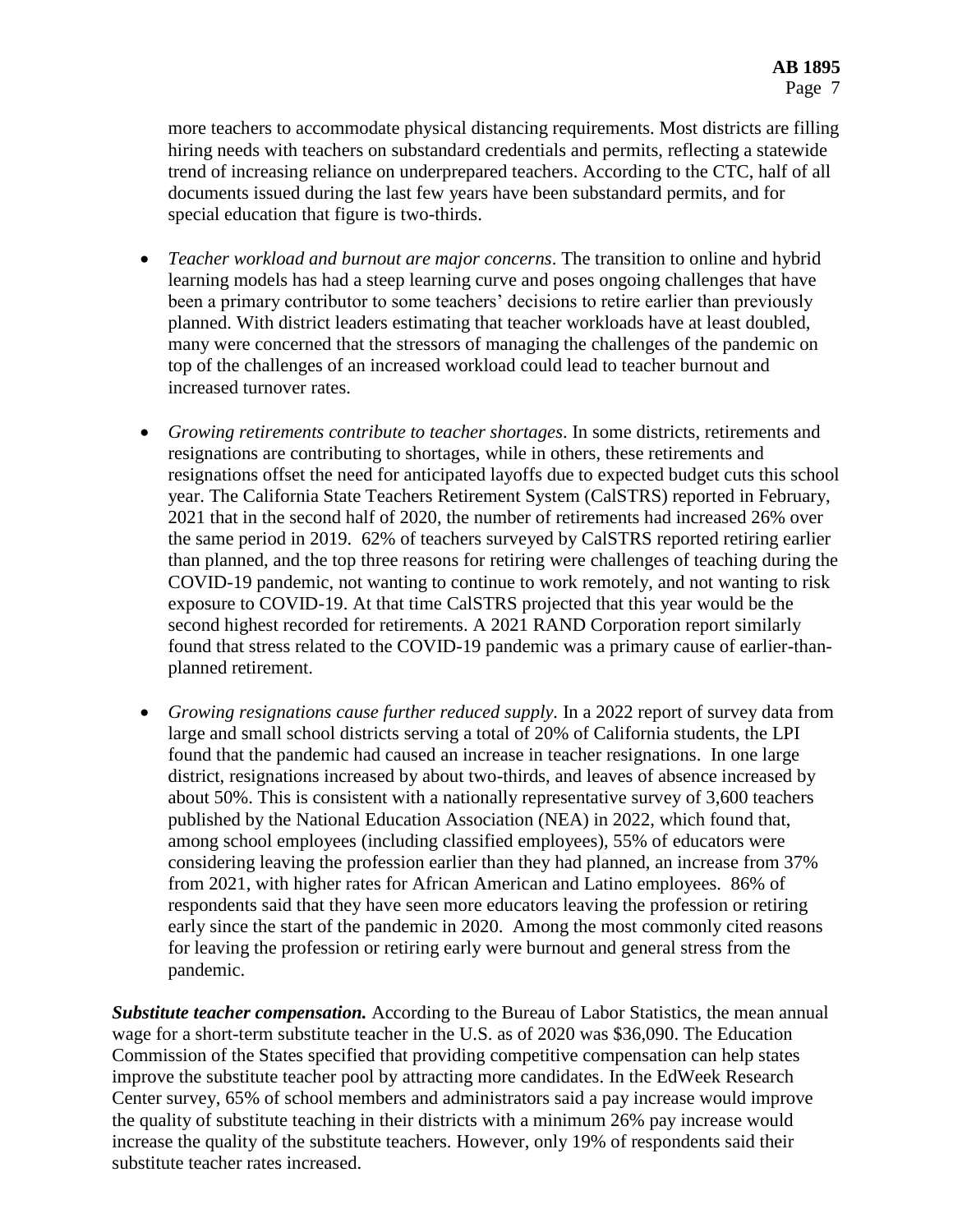*Behind higher pay, professional development is the factor second most likely to improve substitute teaching.* According to the EdWeek Research Survey, 44% of school board members and administrators say they provide no professional development to substitute teachers. Only 11% of respondents offered training on classroom management. As the demand for substitute teachers increases with teacher absences, the need for training may become even more urgent. Some school districts across the nation are creating new programs for substitute teachers that incorporate and emphasize professional development. One example of such program is the Central Falls Teaching Fellowship in Central Falls, Rhode Island. The program requires the fellows to commit to a year-long substitute teaching assignment within a single business in return for daily pay. Professional development includes four days of training prior to the start of the school year and monthly activities. The fellowship program reports that 70-80% of the fellows complete the program's year-long commitment and provides the school district a reliable source of substitute teachers.

*Recruitment and retention.* According to the EdWeek Research Survey, close to half of respondents, 47%, said their district does not make any effort to recruit or retain substitute teachers. According to a 2022 report by Education Finance and Policy, *More Than Shortages: The Unequal Distribution of Substitute Teaching,* disadvantaged schools had lower substitute coverage rates. Higher-needs schools are more likely to expect non-covered teacher absences than other schools. The study also found that:

- Substitute teachers consistently preferred one subset of schools while avoiding another subset. The least-preferred schools were middle schools that have significantly lower average achievement, a higher concentration of Black and Hispanic students, and higher suspension rates.
- The number of times a school was identified as a most- or least-preferred school accounted for a large share (40% to 50%) of the cross-school variation in substitute coverage rates.
- Lastly, substitute teachers often cited student behavior as an important factor in their determination of certain schools as least preferable, but mentioned a wide range of factors that can make a school desirable, such as the colleagues and familiarity with a school.

*Professional development platforms for substitute teachers.* The Substitute Teaching Institute at Utah State University in 1995, STEDI provides research-based training materials and services designed to improve student achievement when students are taught by a substitute teacher and to assist those who manage substitute teachers. STEDI has implemented research-based practices to improve recruiting, training, and retention efforts in school districts throughout the United States, Canada, and the United Kingdom.

*Paraprofessional educator substitutes.* Paraprofessionals serve as teacher or instructional aides under the supervision of teacher or other credentialed professional. They provide assistance in the classroom and are commonly known as paraprofessionals, instructional assistants, educational assistants, teaching assistants, and/or instructional aides. Along with substitute teachers, paraprofessional substitutes are in short supply. A nationwide survey by Frontline Education, *The Teacher Shortage, 2021 Edition,* stated that the top substitute shortages during the COVID-19 pandemic were secondary math substitutes, paraprofessionals, secondary physical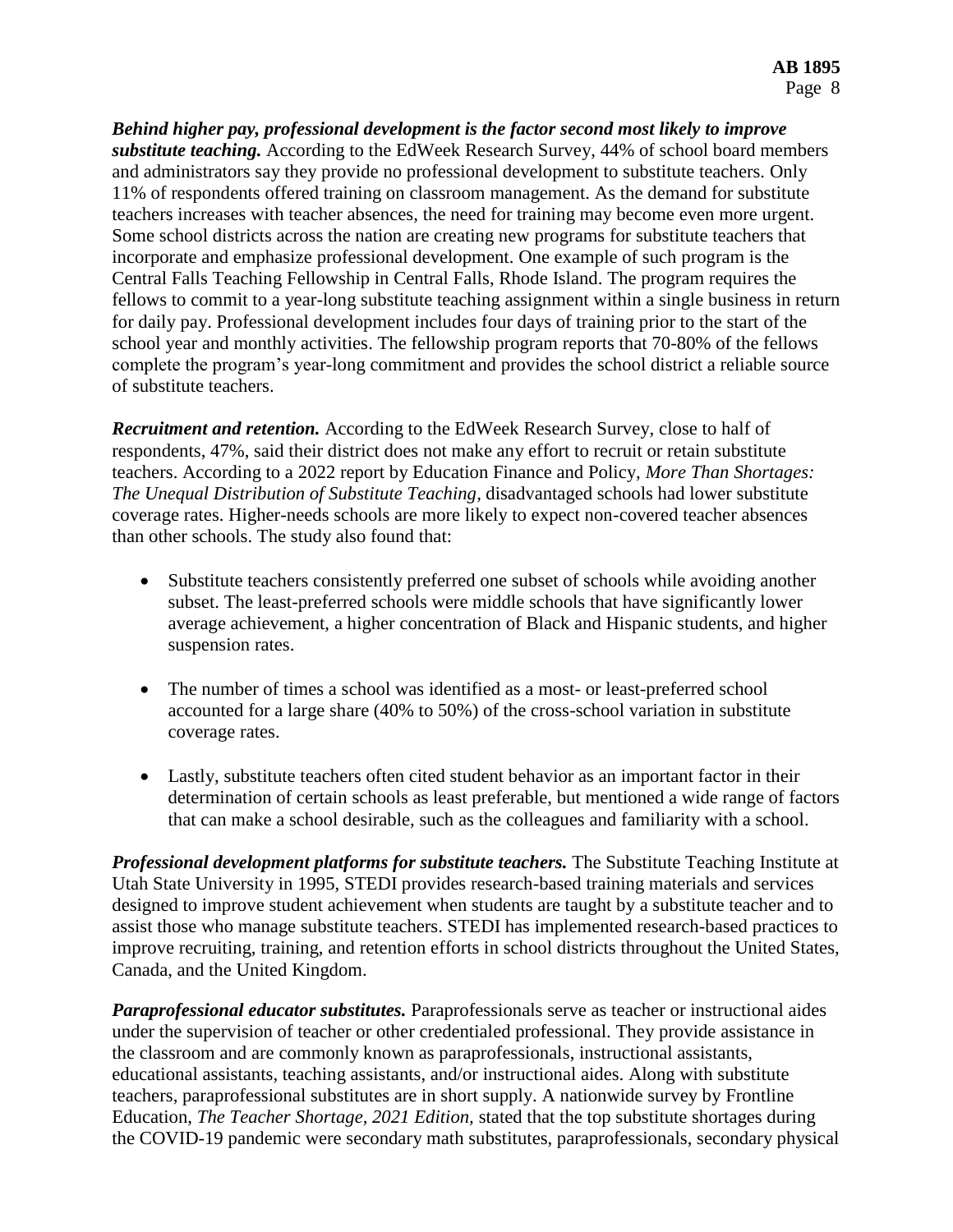education, and bilingual education. According to CDE, paraeducator minimum requirements are as follows:

- Non-Title I paraprofessional requires a high school diploma or the equivalent and passage of a local assessment of knowledge and skills dependent on the requirements of the LEA. Some LEAs may use the California Basic Educational Skills Test.
- Title I paraprofessionals duties include instructional support and require a high school diploma or the equivalent, 48 units of college credits, or an Associate's degree, and a local assessment of knowledge at the discretion of the LEA.
- Title III paraprofessionals must meet all the Title I requirements except paraprofessionals who act primarily as translators and are proficient in English and another language other than English; and, paraprofessionals who serve primarily as parental involvement specialists.
- Non-instructional paraprofessionals are individuals who work in food services, cafeteria or playground supervision, personal care services, non-instructional computer assistance, and similar positions do not have to meet the aforementioned requirements.

#### *Recommended Committee Amendments. Staff recommends that the bill be amended* as follows:

- Of the \$100 million in grant funds, award funds for school districts as follows, to ensure proportional grant amounts across LEAs:
	- o \$22 million to districts with 250 or fewer ADA;
	- o \$55 million to districts with ADA of more than 250 but less than 5,000; and,
	- o \$23 million to districts with ADA of 5,000.
- Expand the program to include classified instructional substitutes such as paraeducators.
- Add a reporting requirement and an evaluation of the program.

*Arguments in support.* The Office of the Riverside County Superintendent of Schools states, "We believe the program proposed in AB 1895 has enormous potential to address the myriad issues associated with the substitute teacher shortage. Appropriately, the proposed program would give priority to applicants that demonstrate a commitment to provide supported career pathways for substitute teachers into the teaching profession, including teacher residency programs. We believe the creation of those pathways is essential to any solution for the problem we are now encountering. The ability to create programs that are sustainable and that provide stability to prospective substitute teachers are also very important, and the structure of the bill would be supportive of those efforts."

*Related legislation.* AB 1876 (Seyarto) of the 2021-22 Session would require the CTC, when issuing an initial emergency career substitute teaching permit, to accept employment verification for the previous consecutive three year period from one or more California school districts participating in a consortium in determining the accumulated work days per year.